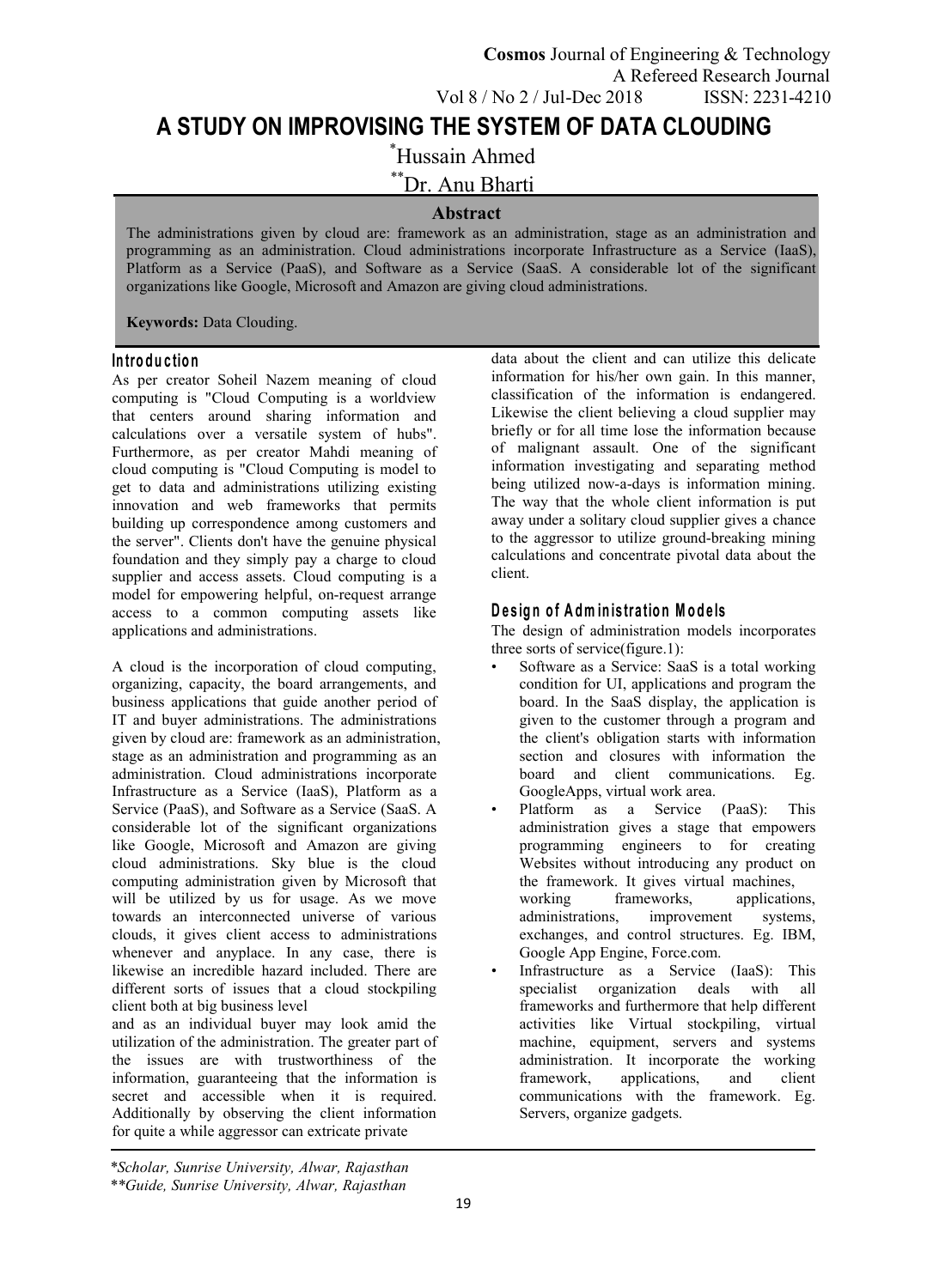

# **Figure 1.Architecture of Service Models** based encryption.

#### **C lo u d T yp e s**

Cloud is a versatile system of servers or even individual PCs interconnected in a framework. Truth be told, cloud is an analogy for the web. So in cloud the essential component is that human administration there is no required for assigning procedures to assets. And furthermore cloud is an arrangement of equipment and programming which are cooperate to convey administrations to clients over a system. There are four sorts of cloud. The main kind of cloud is Public cloud. In this, cloud foundation are made accessible to the overall population. It use for a substantial industry aggregate over the online administration. Like "Amazon" and "GoogleApps". The second sort of cloud is private cloud. In which the computing condition is worked for a single association. It is overseen either by the association or outsider. A private cloud gives the association bigger authority over the foundation than completes an open cloud. eg. Business. The third sort of cloud is Hybrid Cloud. A cross breed cloud is a mix of at least two clouds i.e. private, network, or open cloud. Essentially it is a situation in which different inner or outer providers of cloud administrations are utilized. And furthermore it might enables institutionalized access to data and application. It is being utilized by the vast majority of the associations, for example, "IBM".

Also, the fourth sort of cloud is Community Cloud. It is blend of at least one open, private and half breed cloud. In which the foundation and assets are shared by numerous associations that have normal protection and security, as opposed to for the<br>utilization of a solitant association. Also it is utilization of a solitary association. Also, it is overseen either by outsider or inside.

#### **R e v iew o f L ite ra tu re**

Goikar Vandana T. et al (2016) Cloud computing is another methodology in the field of data innovation dependent on the World Wide Web. It is new methodology in the field data innovation and furthermore it fulfills an end clients necessity for computing assets like administrations and applications and so on. Security is a standout amongst the most difficult issue in the cloud computing. In cloud computing, administrations need to address the security amid the transmission of delicate data. Numerous association, organizations or banks have classified data, this data is extremely basic. The cloud does not give a completely ensured of information and it is imperiled by the aggressors. In this paper by giving another technique, we enhance the security of information access in the cloud computing for a bank or some other specific area by utilizing area

Srishti Sharma (2016) Cloud computing is the utilization of computing assets (equipment and programming) that are conveyed as an administration over a system (commonly the Internet). It offers extraordinary dimension of adaptability however this favorable position accompanies a disadvantage. With increment in sharing of information over web there is an expansion in plausibility of information being exposed to malevolent assaults. Assailant/Provider can extricate touchy data by dissecting the customer information over a significant lot of time. Henceforth the protection and security of the client's information is imperiled. In this paper we propose a proficient appropriated engineering to moderate the dangers. In this paper we comprehend this issue by separating the information into lumps subsequent to arranging it and giving these pieces of information to different dependable cloud suppliers. Classifying the information helps in deciding the delicate data. Dividing and circulating the information among different suppliers limits the data put away under one single supplier [2]. In this manner the aggressor will approach fragmented data making it troublesome for him/her to connect the information. This enhances the expense and guarantees information security yet has a noteworthy execution overhead when client needs to get to every one of the information as often as possible. We propose to store the much of the time gotten to information independently in the separate suppliers to diminish existence overhead. Thus this will end up being a significantly more effective framework than the present one.

Mohammedameen Almajalid (2018) Education is a key factor in guaranteeing financial development, particularly for nations with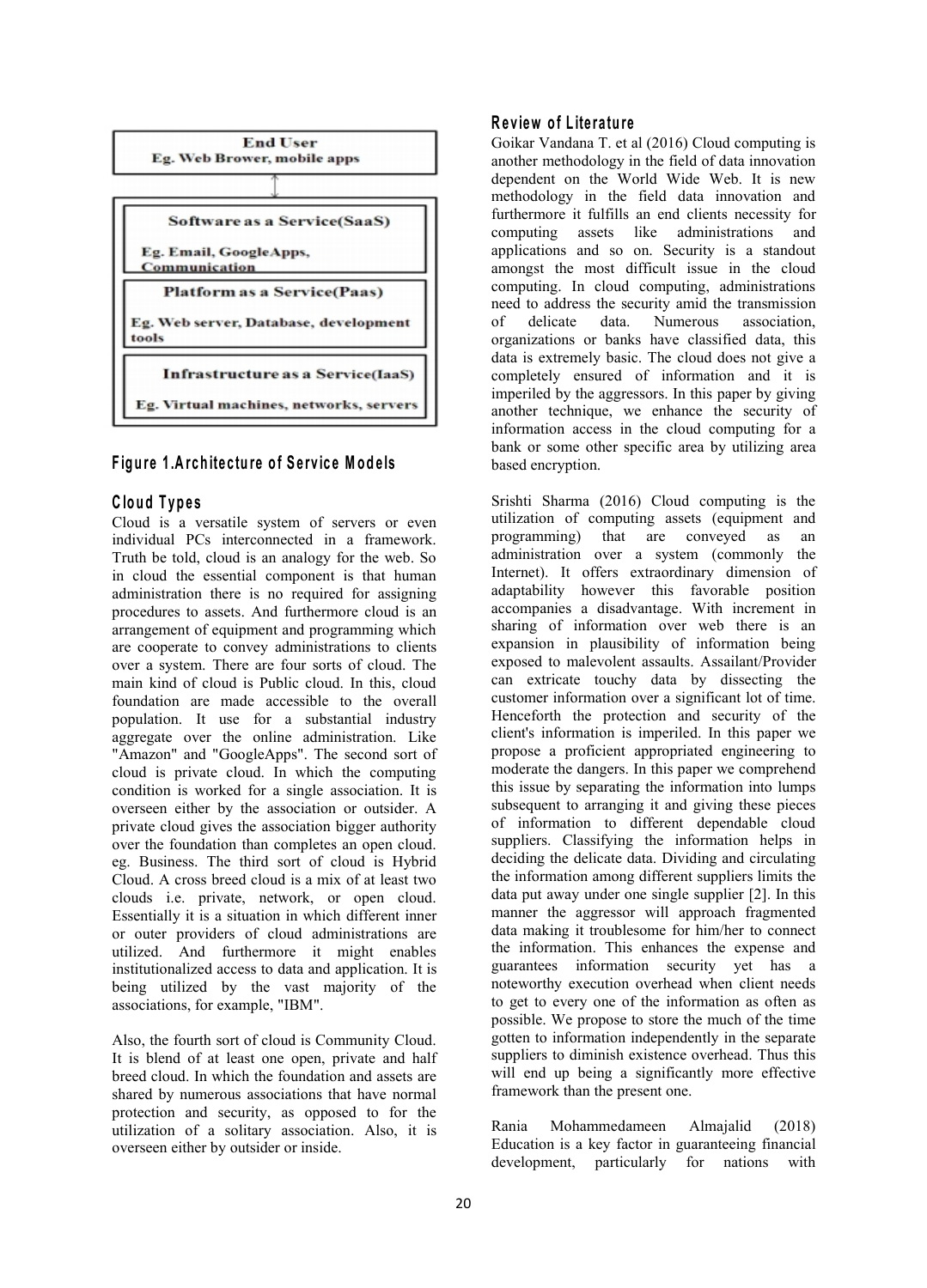developing economies. Today, understudies have turned out to be all the more mechanically keen as educating and learning utilizes more development innovation without stopping for even a minute. Due to virtualize assets through the Internet, and in addition dynamic adaptability, cloud computing has kept on being embraced by more associations. Regardless of the approaching money related emergency, there has been expanding weight for<br>instructive foundations to convey better instructive foundations to convey better administrations utilizing insignificant assets. Inclining foundations, both open and private can and nature, in this use the potential preferred standpoint of cloud computing to guarantee amazing administration paying little heed to the negligible assets accessible. Cloud computing is taking a middle stage in the scholarly community due to its different advantages. Different learning foundations utilize distinctive cloud-based applications given by the specialist co-ops to guarantee that their understudies and different clients can perform both scholarly and in addition business-related undertakings. Along these lines, this examination will try to set up the advantages related with the utilization of cloud computing in learning establishments. The arrangements given by the cloud innovation guarantee that the innovative work, and in addition the instructing is more practical and effective, in this manner decidedly affecting the nature of learning and educating inside instructive organizations. This has prompted different learning organizations embracing cloud innovation as an answer for different mechanical difficulties they look on a day by day schedule.

D. Kasi, S. Kusuma (2018) We live in a period of system and data, which implies we deliver and confront a considerable measure of information consistently, anyway it is difficult for database in the customary significance to all the more likely store, process and examine the mass information, along these lines the enormous information was conceived at the correct minute. In the interim, the advancement and task of enormous information rest with cloud computing which gives adequate space and assets accessible to process and dissect information of huge information innovation. These days, the proposition of shrewd grounds development goes for enhancing the way toward building data in schools and colleges, in this manner it is important to think about consolidating enormous information innovation and cloud computing innovation into development of brilliant grounds to make grounds database framework and grounds the executives framework commonly joined instead of secluded, and to serve keen grounds development through coordinating, putting away, preparing and dissecting mass information. The enormous information can be viewed as a

database of huge information, and a perception of<br>improvement in huge information field improvement in huge information field demonstrates that the current huge information preparing creates toward understanding of comparative customary database constantly; the generation of Hadoop understands our thought that general machines can be utilized to build up a steady bunch handling TB level information, in the interim, it likewise witnesses parallel computing; anyway Map Reduce isn't appropriate for use of information examiners because of its multifaceted nature, in this way the Hive shows up which is a task mode like SQL.

Al-Asmari, Rabb Khan (2018) Cloud computing is an innovation that encourages various configurable assets in which the information is put away and overseen in a decentralized way. Be that as it may, since the information is out of the proprietor's control, concerns have emerged with respect to information classification. Encryption methods have recently been proposed to give clients privacy as far as re-appropriate capacity; in any case, a significant number of these encryption calculations are feeble, empowering information security to be ruptured just by trading off a calculation. We propose a mix of encryption calculations and a circulation framework to enhance database classification. This plan circulates the database over the clouds dependent on the dimension of security that is given by the encryption calculations used. We examined our plan by structuring and leading examinations and by contrasting our plan and existing arrangements. The outcomes exhibit that our plan offers an exceptionally secure methodology that gives clients information privacy and gives worthy overhead execution.

# **C o n c lu sio n**

The financial development of any nation is typically kept up and upgraded by instruction as far as quality and level. Cloud computing is an energizing improvement in todays instruction framework. It offers understudies and managerial laborers to a road to get to various applications and assets through site pages effortlessly, at insignificant expenses and rapidly. Numerous associations have encountered lessened running costs, enhanced proficiency and usefulness because of the steady expulsion of expenses acquired from licenses, overseeing, equipment and programming. The adaptable part of cloud computing assuages IT staff of support expenses and obligations, therefore dispensing with high operational expenses and calamity recuperation dangers and its expenses. Cloud computing makes a general stage with disentangled versatility. In this way it will be indispensable for schools and people to move to the cloud, to encounter the shoddy and helpful road to